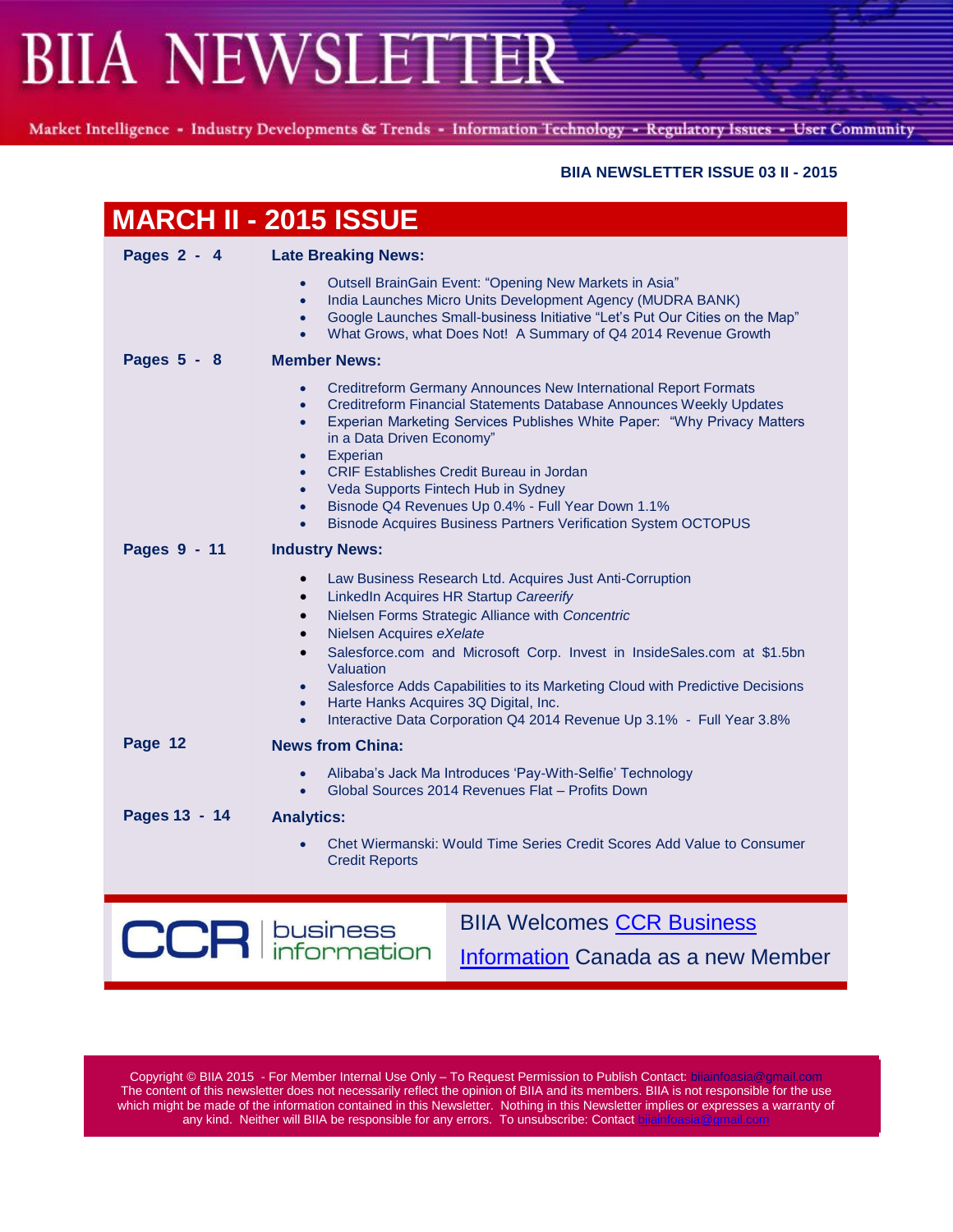Market Intelligence - Industry Developments & Trends - Information Technology - Regulatory Issues - User Community

#### **BIIA NEWSLETTER ISSUE 03 II - 2015**

# **LATE BREAKING NEWS**

### **Outsell BrainGain Event: "Opening New Information Markets in Asia Pacific"**

#### **Message from Anthea Stratigos, CEO and Co-founder of Outsell Inc.: Hear from 6 Who Found Successful Growth in Asia**

Are you ready for a move into new markets in Asia? Are you already there and looking to address challenges around skills, recruitment, languages, lending sources, mobile access, or competition? Join us May 19-20 in Singapore for **[Opening New Information Markets in Asia Pacific](http://www.outsellinc.com/asia2015_about)**. Co-produced by Outsell and Business Information Industry Association (BIIA), this groundbreaking event will feature case studies from industry players about models that worked, experiments that didn't, and lessons learned in getting started on regional development. The lineup includes:



- Vivek Agarwal, LIQVID
- Tom Cintorino, Northstar Travel Media
- Shawn Clark, LexisNexis
- Paul M. Evans, SAGE Publications Asia-Pacific
- Peter Schoppert, NUS Press
- Stephen Stout, DMG Information Asia Pacific

Don't miss this important conversation about realities on the ground in Asia. Your path to expansion is within reach. **[Register](http://www.outsellinc.com/asia2015_registration) today!**

### **India Launches Micro Units Development Agency (MUDRA BANK) to Aid SMEs**

**Indian startups and small businesses have a reason to cheer, Rs 20,000cr (US\$3bn) funding to be made available based on the announcement of the Narendra Modi-led BJP government to build a refinance agency to provide much-needed credit facilities to small business units called the Micro Units Development Refinance Agency or MUDRA Bank.**

On April 8 the Prime Minister Narendra Modi will launch the Rs 20,000 crore MUDRA Bank to refinance the institutions falling under microfinance sector. This agency will also play a role of regulator for this sector. The Ministry of Finance today held a stakeholders' consultation in order to work out the method of functioning of MUDRA Bank, which is expected to benefit about 5.77 crore small business units, the ET report added. The meeting, chaired by Financial Services secretary Hasmukh Adhia, was attended by representatives of micro finance institutions, NBFCs, Banks, NABARD, SIDBI and RBI, ET quoted a statement issued by the Finance Ministry.

The ET report also added that the MUDRA bank would join hands with state-level/regional-level coordinators to provide finance to last mile financier of small/micro business enterprises. It would also chart out policy guidelines for micro/small enterprise financing business, registration of MFI entities, regulation of MFI entities and accreditation /rating of MFI entities. Besides, the bank will also frame guidelines for financing practices to ward-off indebtedness and ensure proper client protection principles and methods of recovery. *Source: [Businessinsider.in](http://www.businessinsider.in/Indian-startups-and-small-businesses-have-a-reason-to-cheer-Rs-20000cr-funding-to-be-made-available-April-8-onwards/articleshow/46699615.cms)*

**BIIA comment:** Handing money to 57 million small businesses will be a formidable task and while nothing has been said about the conditions of the funding, it is hoped that MUDRA will use India's credit bureaus to monitor the performance of these loans.

Copyright © BIIA 2014 - For Member Internal Use Only – To Request Permission to Publish Contact: biiainfoasi The content of this newsletter does not necessarily reflect the opinion of BIIA and its members. BIIA is not responsible for the use which might be made of the information contained in this Newsletter. Nothing in this Newsletter implies or expresses a warranty of any kind. Neither will BIIA be responsible for any errors. To unsubscribe: Contact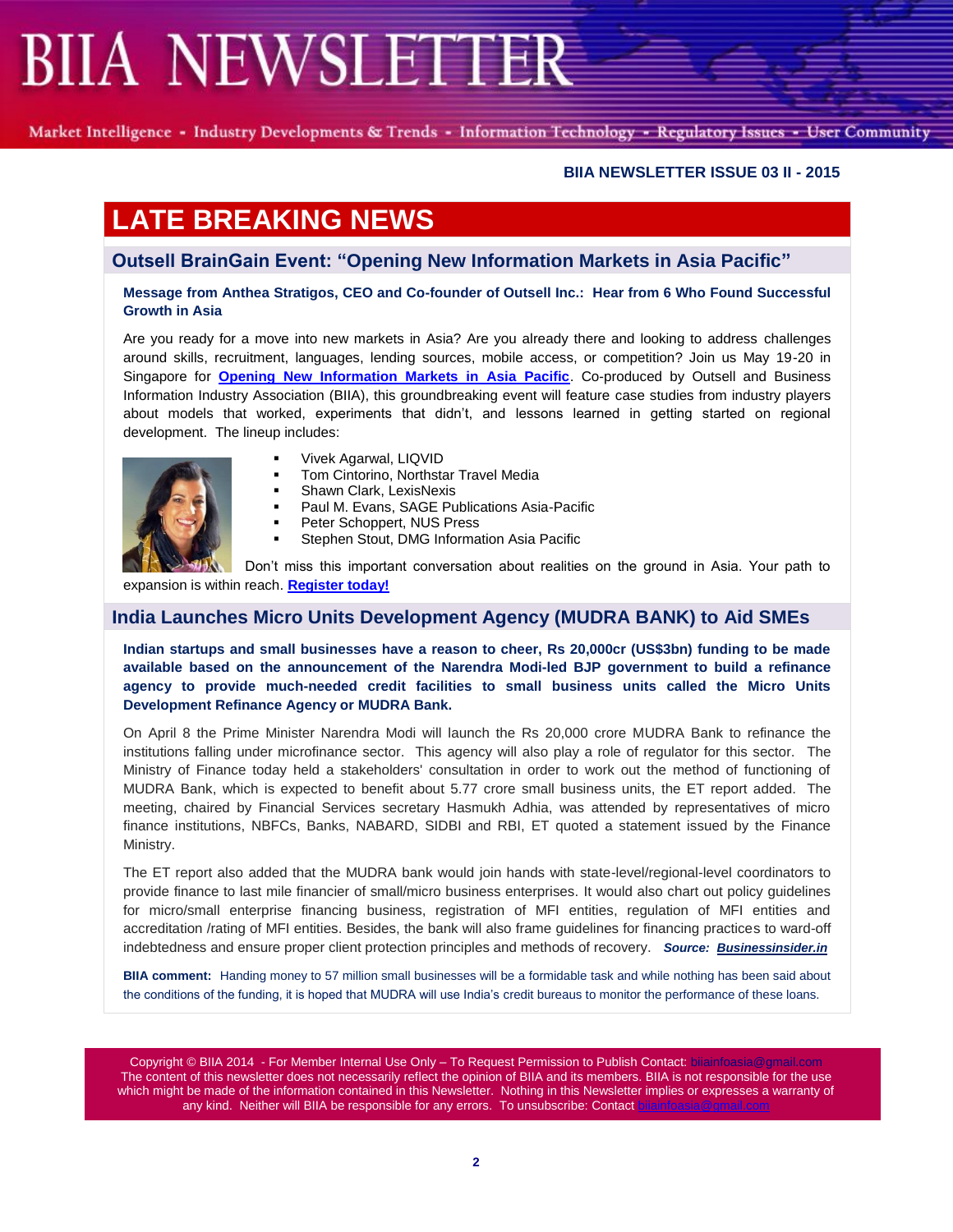Market Intelligence - Industry Developments & Trends - Information Technology - Regulatory Issues - User Community

#### **BIIA NEWSLETTER ISSUE 03 II - 2015**

# **LATE BREAKING NEWS**

## **Google Launches Small-business Initiative "Let's Put Our Cities on the Map"**



#### **Google has created over 30,000 websites to provide every business in every city a fast, free and easy opportunity to help them get found.**

Google is said to announce shortly a new initiative to help small businesses to be found online. The initiative is called "Let's Put Our Cities on the Map" and Google has generated customized websites for virtually every town and city in the U.S. to enable local businesses to learn to improve the information that shows up on Google search, Google maps and Google+.

Studies have shown that consumers are looking for more than just basic information when searching online or on maps, but also expect to find other information – such as

business hours – and photos easily. According to research conducted by Google and research company Ipsos MediaCT, consumers are 38% more likely to visit and 29% more likely to consider purchasing from businesses with more complete listings.

Google's Soo Young Kim, head of marketing for Google's "Get Your Business Online Program" [\(www.gybo.com\)](https://www.gybo.com/) commented: ""Small businesses have said that getting online is hard." Thus in 2011, Google began conducting small business workshops in a number of cities. Let's Put Our Cities on the Map grew out of that program as a way to reach more small companies. "We're using sophisticated technology on the back end to make it simple for small businesses to get online and create their listing," said Kim. "Google has created over 30,000 websites to provide every business in every city a fast, free and easy opportunity to help them get found."

At a localized *Let's Put Our Cities on the Map* website small businesses can:

- Learn how to put more information about their business into Google
- Get their company verified for Google searches
- Add information such as location, hours of operation
- Add photos to enhance the listing
- Get a diagnostic tool to see how they can improve their listing and visibility
- Get a one-year free website and domain name from Google partner StartLogic
- Learn about local training workshops and other resources

Google is also working with local partners, such as Small Business Development Centers (SBDCs), Chambers of Commerce, SCORE chapters, to conduct training programs to assist small businesses in person. Local organizations serving the small business community can sign up to team with Google to host events and workshops in their area.

#### *Source: [USAToday.com](http://www.usatoday.com/story/money/business/2015/03/25/google-small-business/70387400/)*

Copyright © BIIA 2014 - For Member Internal Use Only - To Request Permission to Publish Contact: biiainfoasia The content of this newsletter does not necessarily reflect the opinion of BIIA and its members. BIIA is not responsible for the use which might be made of the information contained in this Newsletter. Nothing in this Newsletter implies or expresses a warranty of any kind. Neither will BIIA be responsible for any errors. To unsubscribe: Contact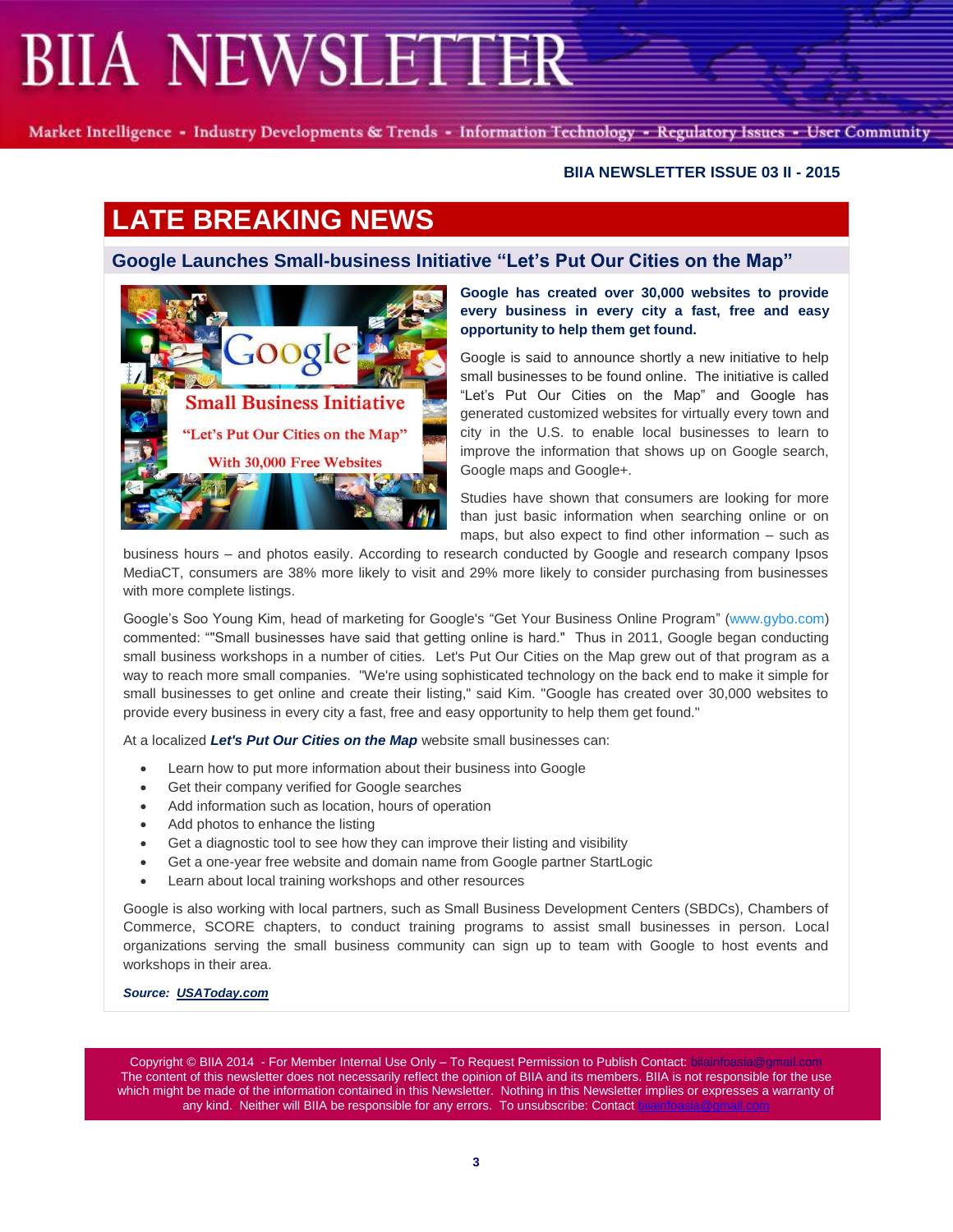Market Intelligence - Industry Developments & Trends - Information Technology - Regulatory Issues - User Community

#### **BIIA NEWSLETTER ISSUE 03 II - 2015**

# **LATE BREAKING NEWS**

## **What Grows, what Does Not? A Summary of Q4 2014 Revenue Growth**



The growth leaders of the pack are once again the rating agencies and the credit information provider Creditsafe. It shows that even in a crowded space such as credit information there is still room for a relative newcomer.

The two major credit rating agencies continue to prosper, notwithstanding the fact that pundits had forecasted their demise following the subprime debacle. There is no real competition in sight and many resulting lawsuits launched against them were dismissed. S&P has just settled with the Department of Justice at a lesser amount that the DOJ had hoped for. Credit rating agencies are part of the capital

market infrastructure and their position is as strong as ever.

In the consumer credit information space, growth rates are moving into lower single digit rates. TransUnion still benefits from the acquisition of CIBIL India. Consumers appear to buy less credit information service as evidenced by the sharp declines in growth rates. Freemium offers appear to have an impact on this segment. Traditional consumer marketing sectors have not recovered and show negative growth rates.



Copyright © BIIA 2014 - For Member Internal Use Only - To Request Permission to Publish Contact: biiainfoas The content of this newsletter does not necessarily reflect the opinion of BIIA and its members. BIIA is not responsible for the use which might be made of the information contained in this Newsletter. Nothing in this Newsletter implies or expresses a warranty of any kind. Neither will BIIA be responsible for any errors. To unsubscribe: Contact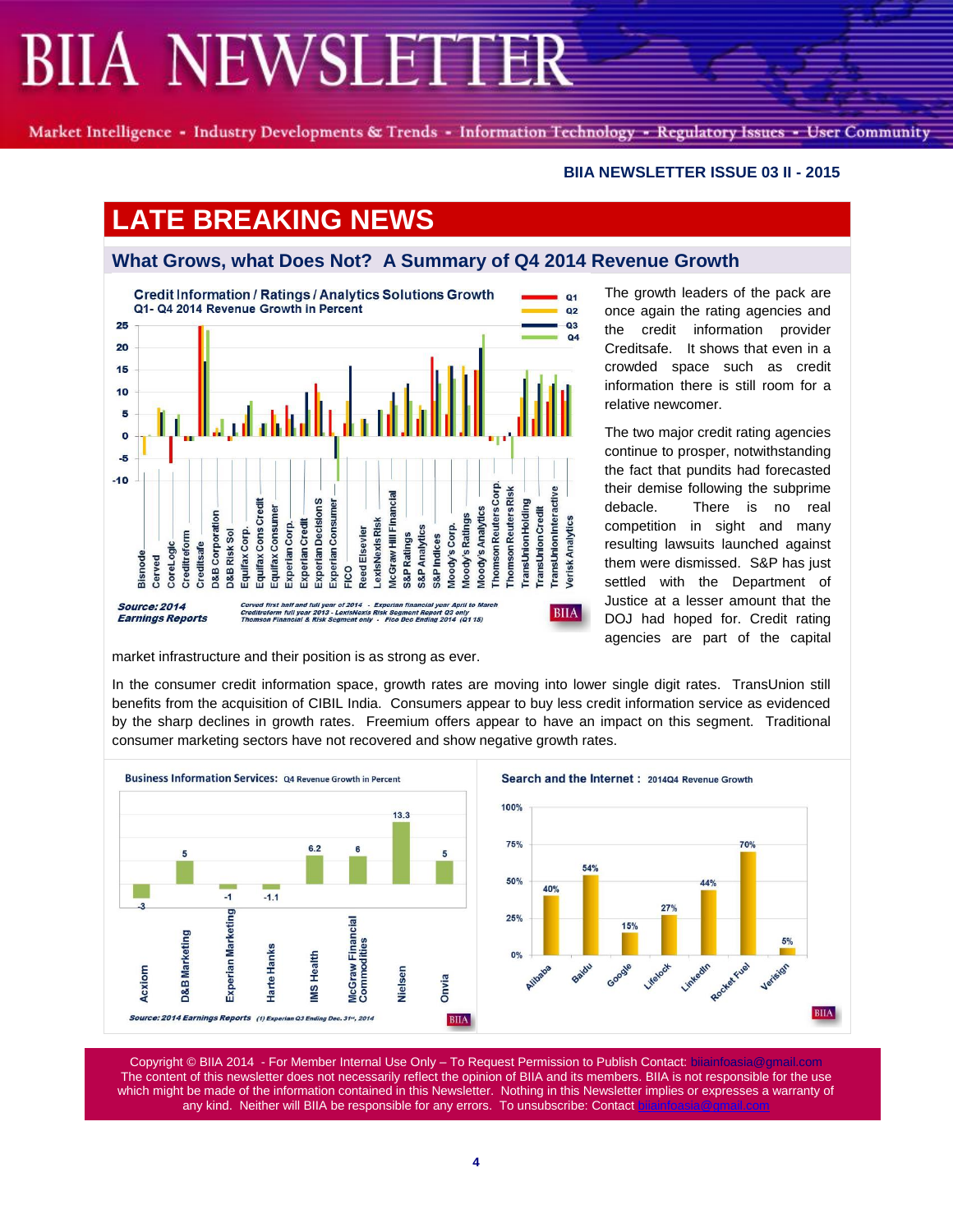Market Intelligence - Industry Developments & Trends - Information Technology - Regulatory Issues - User Community

#### **BIIA NEWSLETTER ISSUE 03 II - 2015**

## **MEMBER NEWS**

### **Creditreform Germany Announces New International Report Formats**

Creditreform Germany has announced that it will shortly launch a new *Credit Report International* with a credit recommendation up to One Million Euro. The report will contain financial statements covering up to three years and a credit worthiness index. Monitoring International will be added to inform clients if there have been significant changes in data subject's credit standing.

In addition Creditreform will launch a compact version called *Compact Credit Report International* which will include a credit worthiness index with a ranking of  $1 - 5$  suitable for risk categories up to Euro 250,000. For customers with transactions up to Euro 25,000, Creditreform will offer a short form report. *Source: Password Germany*

#### **Creditreform's Financial Statements Database Announces Weekly Updates**

**Creditreform's 'FirmenWissen' Financial Statements Database has moved to a weekly updating.** Customers receive an automatic alert when new financial statements have been filed at the company register. 'FirmenWissen' has developed a product module 'Company Register' providing information on company registrations, changes in the status of company including the reasons of a particular change.

'FirmenWissen' maintains a database of 3.8 million short form reports, which are free of charge for first time use. In addition there are 3.4 million company profiles containing complete registration data, including data on management and ownership, legal structure. 1.3 million financial profiles combined with an assessment of the respective company's credit worthiness. 'FirmenWissen' maintains a financial statement database of 7,7 million statements linked to 1,3 million financial profiles. *Source: Password Germany*

## **Experian Marketing Services Publishes White Paper: "Why Privacy Matters in a Data Driven Economy"**

**Experian Marketing Services released a white paper that assesses the rise of the data-driven economy within the media and advertising industry and the evolution of privacy in that economy.**

The growing variety of communication channels and connected devices, when coupled with changing social norms, is adding complexity to the privacy-management process. As industries evolve, data-driven organizations need to look at theoretical frameworks and best-practice guidelines in the context of how customers think and act. How consumers access information, communicate with each other, and buy the goods and services they want will help our society determine what is meaningful without sacrificing innovation in nascent industries such as the "Internet of Things."

Simply trying to shoehorn privacy safeguards into a product or service after the fact often is insufficient. Marketers, and the technology companies that support them, need to take a mindful, context-based approach to data governance and consumer-privacy management. This is the idea behind a growing concept called "Privacy by Design," where privacy concepts are specifically "built into" new technologies, data collection devices and analytical tools. This too is an area where data analytics and insights can be used for the greater good. *To download the white pape[r click on this link](http://www.experian.com/assets/marketing-services/p/ems-why-privacy-matters.pdf)*

Copyright © BIIA 2014 - For Member Internal Use Only - To Request Permission to Publish Contact: bilainfoasia The content of this newsletter does not necessarily reflect the opinion of BIIA and its members. BIIA is not responsible for the use which might be made of the information contained in this Newsletter. Nothing in this Newsletter implies or expresses a warranty of any kind. Neither will BIIA be responsible for any errors. To unsubscribe: Contact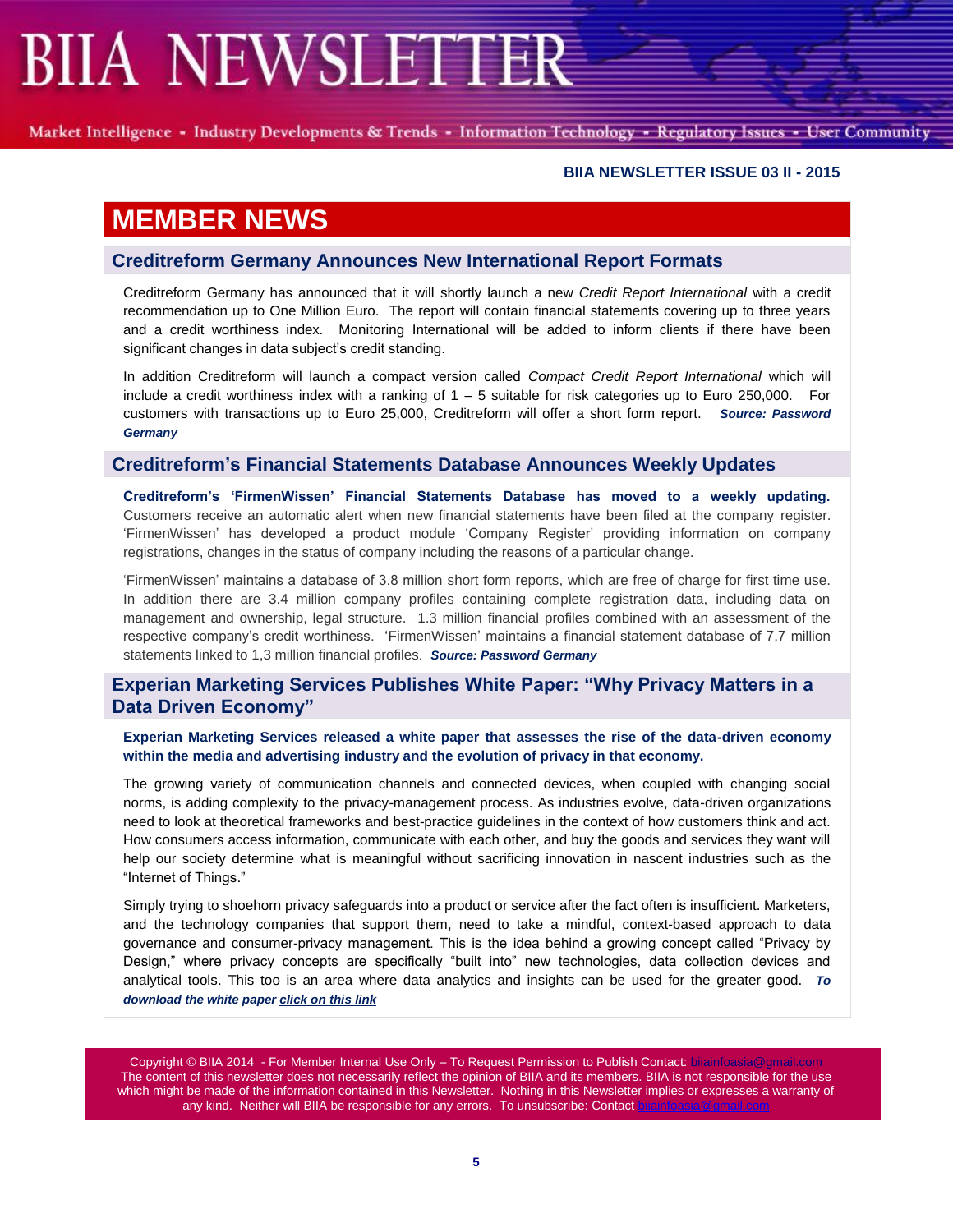Market Intelligence - Industry Developments & Trends - Information Technology - Regulatory Issues - User Community

#### **BIIA NEWSLETTER ISSUE 03 II - 2015**

# **MEMBER NEWS**

## **Experian: Data Quality Holds the Key to Greater Profits**

Experian published the findings of its 2015 Global Data Quality Research, confirming that while businesses are increasingly aware of the potential of their data – with estimates that it could improve profitability by up to 15% more than 90% still find data improvement challenging.

#### **Key Findings**: **Businesses see data as a strategic asset**

- More than **90%** of organizations say they are leveraging both data and data quality to help deliver more interesting and relevant communications to customers and prospective customers.
- Meanwhile, **95%** of companies feel driven to use data either to understand customer needs, find new customers or increase the value of each customer.
- **Data quality is correlated with profitability**
- CIOs believed their business could increase their profits by an average of **15%** if their data was of the highest quality
- CIOs went on to cite savings from investing in data quality tools to be **less than £1million** whereas, comparatively, CDOs state this to be in **excess of £5million.**
- **Awareness of data problems is growing**
- The number of organizations who suspect their data might be inaccurate in some way has increased to **92%, up from 86% last year**
- The volume of inaccurate data is also rising. On average, respondents think that **26%** of their total data may be inaccurate, **up from 22% in 2014 and 17% in 2013**
- With **23%** of businesses saying that revenue has been wasted as a result, an increase from **19%** last year.

#### **Businesses are planning to improve**

- **92%** of respondents say they find some element of data quality challenging
- However, most organizations are making an effort to improve what they do. In 2015, **84%** of companies plan to make some sort of data quality solution a priority for their business, either implementing a new system or improving what they already have.

#### **A need for greater data sophistication**:

Organizations were asked how they saw their approach to data quality, ranging from basic understanding and processes to a highly sophisticated system of data management.

Only 26% of companies placed themselves in the most sophisticated category – and these were mostly larger companies with 5,000 or more employees. Similarly, only 35% say they manage data quality in their organization through a single director. 57% say data quality issues are only found when reported by employees or customers. Taking ownership is key. Almost 63% of organizations lack a coherent, centralized approach to data quality. Many of these companies say they have some level of centralization, but more than half (51%) say individual departments still adopt their own strategy; while 12% say all departments manage their own data quality in an ad hoc way. *To read the full story click on this link: [Experian](https://www.experianplc.com/media/news/2015/data-quality-holds-the-key-to-greater-profits/)*

Copyright © BIIA 2014 - For Member Internal Use Only - To Request Permission to Publish Contact: biiainfoasia The content of this newsletter does not necessarily reflect the opinion of BIIA and its members. BIIA is not responsible for the use which might be made of the information contained in this Newsletter. Nothing in this Newsletter implies or expresses a warranty of any kind. Neither will BIIA be responsible for any errors. To unsubscribe: Contact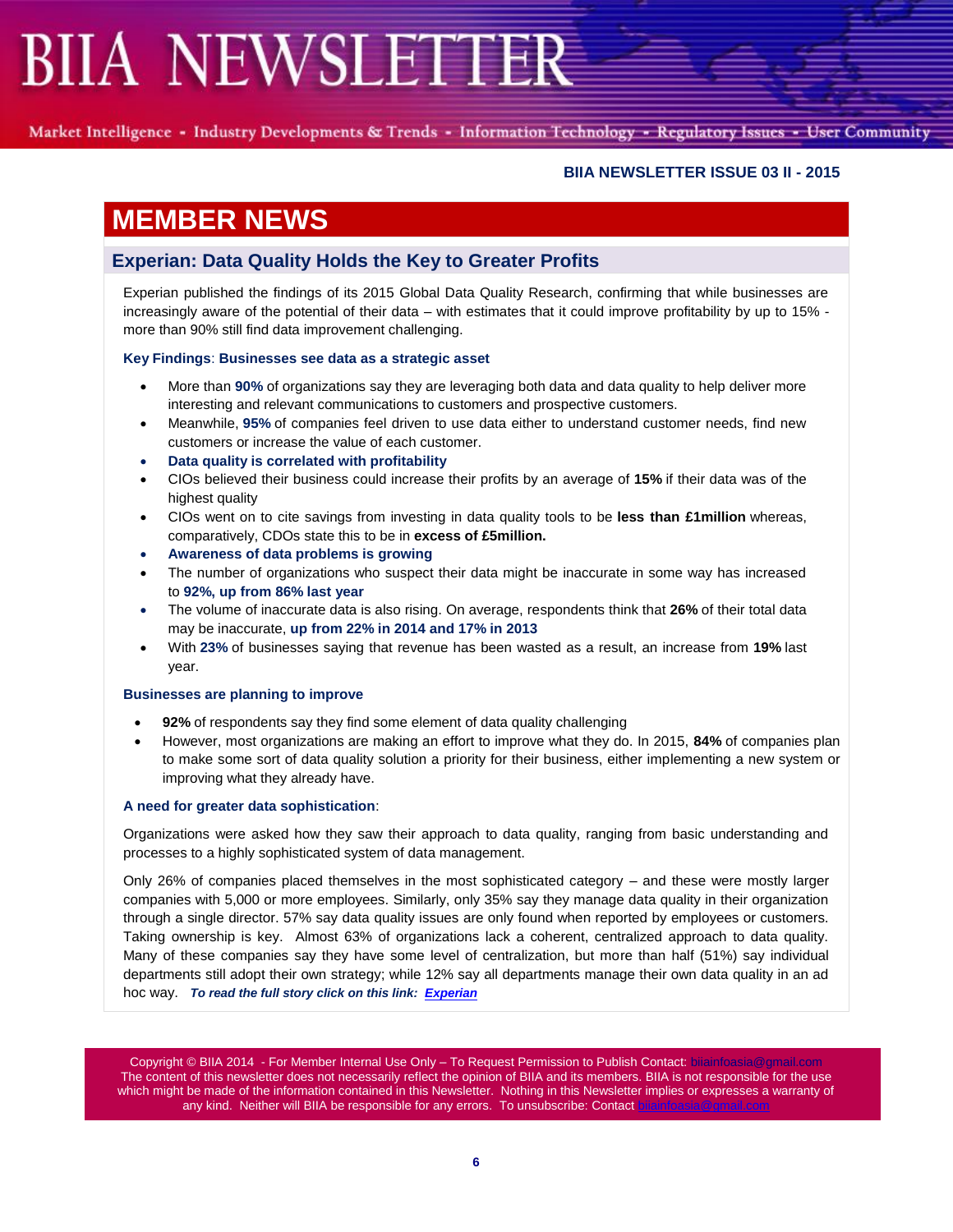Market Intelligence - Industry Developments & Trends - Information Technology - Regulatory Issues - User Community

#### **BIIA NEWSLETTER ISSUE 03 II - 2015**

# **MEMBER NEWS**

### **CRIF Establishes Credit Bureau in Jordan**

CRIF announced that it has obtained an operational license from the Bank of Jordan to establish the first credit bureau in the country. The credit bureau platform system developed by CRIF will gather positive and negative credit information on individuals and businesses from eligible Jordanian lending institutions, banks, microfinance organizations, telco, and retailers. As part of the goal to establish a world-class credit bureau and support the development of the local economy, CRIF became the major shareholder, acquiring 76% of shares.

The CRIF credit bureau, compliant with international quality standards, will manage credit information sent by Jordanian organizations through an advanced technology platform, which will integrate all data on the reliability of a credit applicant into a single report. After a detailed test phase, the credit bureau will be fully operational by the end of 2015. Additionally, CRIF will also develop added-value services that will be fully integrated with the credit bureau system, providing customized credit bureau scores to streamline the customer creditworthiness assessment.

Enrico Lodi, Credit Bureau CRIF Credit Bureau General Manager said "CRIF is very happy to participate in the implementation of the first credit bureau in Jordan. This project reflects our interest in the Middles East and strengthens our presence in the region. Our successful experience in delivering similar solutions in other countries make us confident that significant advantages will also be provided to Jordan's economic system and sustain the financial needs of businesses and consumers." *Source: [CRIF Press Release](http://www.crif.com/site/en/News/Press-Releases/Pages/CRIF-is-establishing-a-full-fledged-credit-bureau-in-Jordan.aspx)*

## **Veda Supports Fintech Hub in Sydney**

Veda announced its support as a foundation corporate partner of *Sydney's fintech hub*. To be known as *Stone and Chalk*, the hub is a cross-industry initiative, with the support of the NSW Government, to help foster and accelerate the development of world-leading Australian fintech start-ups.

Recently premier Mike Baird officially launched the hub in Sydney, welcoming the commitment from government and industry to help enhance Sydney's competitiveness in the global financial market and its position as an Asia Pacific hub. With the announcement of its corporate partners, Chair and its location on Level 26, 45 Clarence Street Sydney, the vision for a physical hub in Sydney to support start-ups grow and succeed, is now that much closer. *Stone and Chalk* will support start-ups in a tangible and meaningful way with capacity to accommodate up to 150 entrepreneurs and a range of services such as subsidized working space, tax, accounting, legal services and recruitment. It will also help facilitate industry networks, mentoring, access to capital and relevant government and regulatory agencies.

**Veda's CEO Nerida Caesar said** "We are delighted to be part of the fintech hub and one of the key partners to help foster innovation in Australia. Veda is at the forefront in its industry, driving innovation for our customers, so this has a natural synergy with our business.

Fintech is a major strength of NSW and one in which Australia has an opportunity to become regionally and globally significant. Stone and Chalk will help support the export of Australia's fintech capabilities internationally and equally to attract talent and capital to Australia.

#### *Source: [Veda Press Release](http://www.veda.com.au/insights/veda-supports-fintech-hub-sydney)*

Copyright © BIIA 2014 - For Member Internal Use Only - To Request Permission to Publish Contact: bilainfoasia The content of this newsletter does not necessarily reflect the opinion of BIIA and its members. BIIA is not responsible for the use which might be made of the information contained in this Newsletter. Nothing in this Newsletter implies or expresses a warranty of any kind. Neither will BIIA be responsible for any errors. To unsubscribe: Contact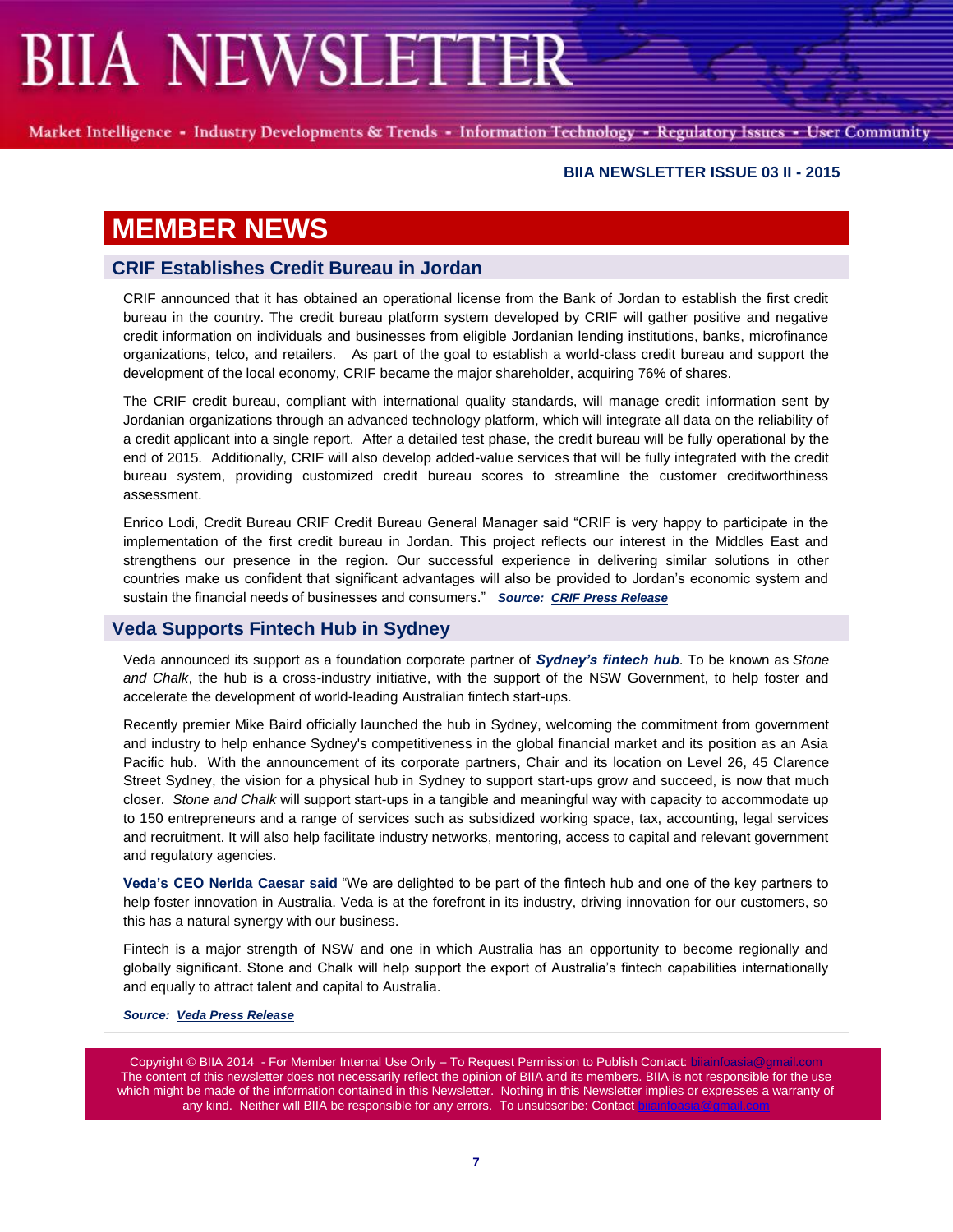Market Intelligence - Industry Developments & Trends - Information Technology - Regulatory Issues - User Community

#### **BIIA NEWSLETTER ISSUE 03 II - 2015**

# **MEMBER NEWS**

### **Bisnode Q4 2014 Revenues Up 0.4% - Full Year Down 1.1%**

Total revenue for Q4 2014 amounted to SEK 954 million. Organic growth was 1.6%. Operating income was SEK 116 million versus SEK 149 million from prior year period. Total revenue for 2014 amounted to SEK 3,502 million versus SEK 3,540 million. Operating income amounted to SEK 298 million versus SEK 344 million of prior year. Bisnode grew in all major markets except for **Sweden**. Bisnode **Norway** had a successful year. With a state-ofthe-art offering, we can provide our Norwegian customers with competitive solutions. In Q4 2014 Norway grew by 4.8 per cent. Norway will finalize its "One-Bisnode" structure in Q1 2015.

**Finland** is on the right track and has continued to gain market share in Credit Solutions but is still struggling within Marketing Solutions due to structural market changes. We have the broadest offering on the Finnish market and expect this advantage to continue to pay off going forward. Profit close to double in 2014 compared to 2013. **Denmark:** The acquisition and integration of Debitor Registret were well managed and Danish operations are on a growth trajectory.

The **Central European Region** has shown continued positive development. We are climbing in the value chain and are constantly delivering new and more advanced solutions.

For **DACH,** 2014 was tougher than we anticipated at the beginning of the year, especially for Germany. By taking decisive action, we were able to address the challenges and left 2014 in better shape than we began it. We have made substantial changes in Germany and these have now been fully implemented, which gives us greater comfort for the situation going forward. Both revenue and operating profit grew in Q4 2014 compared to Q4 2013, with organic growth of 3.0 per cent for the quarter. *Source: [Bisnode Press Release](https://www.bisnode.com/PageFiles/8084/Bisnode%20Interim%20report%20Q4%202014.pdf)*

### **Bisnode Acquires Business Partners Verification System OCTOPUS**

Bisnode has bought the business partners verification OCTOPUS system from the DC GROUP, spol. s.r.o. company. Through this transaction, Bisnode has added 600 new clients.

The objective of the acquisition of the OCTOPUS system is to strengthen the Bisnode position in the Czech market, particularly in the segment of small and medium sized companies. Apart from the competitive product our sales representatives encounter on a long-term basis, we have gained a portfolio of 600 clients.

The above-mentioned acquisition corresponds with the Bisnode Central Europe strategy for standard solutions area. "I look forward to making the development of new business opportunities easy to OCTOPUS users by making the credit data to more than 230 million of potential business partners from all over the world available as well as using predictive models and analytical services helping eliminate the risks", says the Regional Bisnode Manager for Central Europe Martin Coufal.

The OCTOPUS system is used to verify business partners. It provides easily interpreted outputs for credit risk management including the supplier Recommended Credit Limit tapping into more than 30 on-line sources. The OCTOPUS system can be connected through companies ERP data systems and client relationship management CRM systems.

*Source: [Bisnode Press Release](https://www.bisnode.com/Group/Press/News/bisnode-keeps-on-consolidating-company-data-in-the-czech-republic/)*

Copyright © BIIA 2014 - For Member Internal Use Only - To Request Permission to Publish Contact: biiainfoasia The content of this newsletter does not necessarily reflect the opinion of BIIA and its members. BIIA is not responsible for the use which might be made of the information contained in this Newsletter. Nothing in this Newsletter implies or expresses a warranty of any kind. Neither will BIIA be responsible for any errors. To unsubscribe: Contact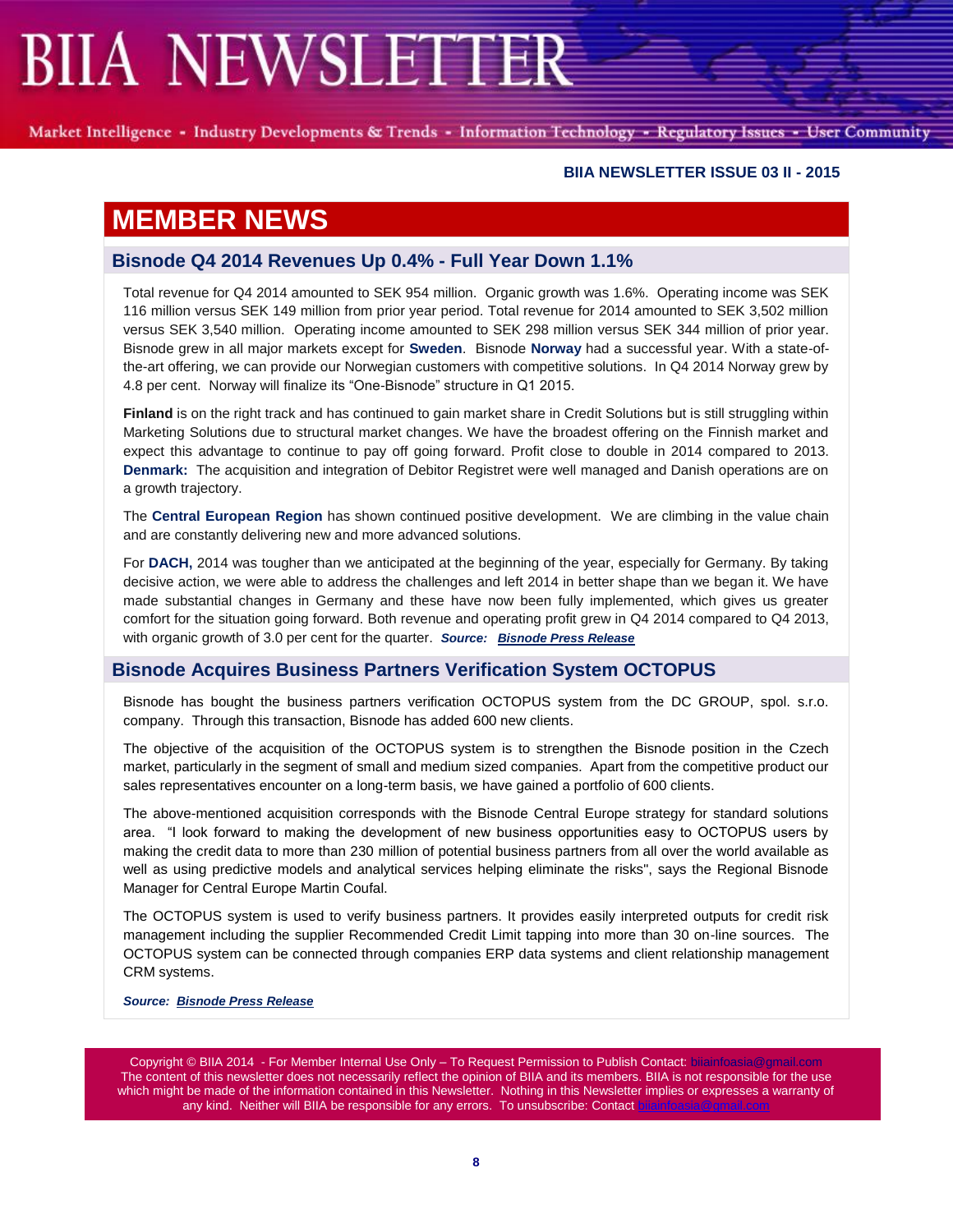Market Intelligence - Industry Developments & Trends - Information Technology - Regulatory Issues - User Community

#### **BIIA NEWSLETTER ISSUE 03 II - 2015**

# **INDUSTRY NEWS**

### **Law Business Research Ltd. Acquires Just Anti-Corruption**

**Law Business Research Ltd**, an independent, multi award-winning publisher of research, data and analysis on international business law and international legal markets, **has acquired the assets and brand of** *Just Anti-Corruption***, the leading provider of daily news on international anti-corruption enforcement**.

It will become a major part of *Global Investigations Review*, a Law Business Research publication launched in 2014. The combined editorial teams will provide compelling news and analysis about cross-border investigations and the agencies that are driving an increasingly connected international enforcement environment. The combined team will be well positioned to continue to provide market-leading coverage of the cross-border enforcement activities of the U.S. Department of Justice, the U.S. Securities and Exchange Commission, the World Bank, the U.S. Treasury's Office of Foreign Assets Control, the U.K.'s Financial Conduct Authority and the U.K.'s Serious Fraud Office, among others.

**Mary Jacoby**, who was the founder, editor and publisher of Just Anti-Corruption, will join Law Business Research as consulting editor to Global Investigations Review. Just Anti-Corruption was founded in 2010 in Washington, D.C., as a subscription publication of WDC Media LLC, which publishes the Main Justice website devoted to news about the U.S. Department of Justice.

**About LBR:** Founded in 1996, Law Business Research employs more than 150 specialist staff and publishes from its Notting Hill offices a stable of leading cross-border international legal and regulatory brands. These include *Global Arbitration Review*; *Global Competition Review*; *Global Investigations Review*; *Latin Lawyer*; *Who's Who Legal*; *Getting The Deal Through* and *The Law Reviews*. LBR also arranges a worldwide series of thought leadership events that bring together general counsel, senior enforcement officials and private practitioners to discuss cutting edge policy and enforcement issues. In both 2006 and 2012 Law Business Research Ltd won the Queen's Award for Enterprise. *Source: Law Business Research* 

## **LinkedIn Acquires HR Startup** *Careerify*

**[LinkedIn](http://www.linkedin.com/) has acquired Toronto based startup** *[Careerify](http://www.careerify.net/)* **with the aim of automating the referrals process using big data. Th[e announcement](http://careerify.net/linkedin-acquires-careerify/) was made by** *Careerify***.**

The purchase means that the company will be turning its attention to developing a referral service that will help companies find prospective candidates through its existing employee's contacts and networks. In other words, it will use an employee's contacts on LinkedIn, Facebook and Twitter to work out who might be suitable for a position in that person's place of work. The terms of the acquisition have not been disclosed. *Source: [thenextweb.com](http://thenextweb.com/insider/2015/03/16/linkedin-acquires-hr-startup-careerify/)*

## **Nielsen Forms Strategic Alliance with** *Concentric*

NIELSEN and CONCENTRIC have entered into a global strategic alliance to bring a new system for brand and media planning to NIELSEN clients. Through this alliance, clients will benefit from NIELSEN's data assets and analytics combined with CONCENTRIC's modeling method that synthesizes large data sets and allows clients to make strategic decisions about an advertising campaign's potential. *Source[: Allaccess.com](http://www.allaccess.com/net-news/archive/story/139379/nielsen-forms-strategic-alliance-with-concentric)*

Copyright © BIIA 2014 - For Member Internal Use Only – To Request Permission to Publish Contact: biiainfoasia The content of this newsletter does not necessarily reflect the opinion of BIIA and its members. BIIA is not responsible for the use which might be made of the information contained in this Newsletter. Nothing in this Newsletter implies or expresses a warranty of any kind. Neither will BIIA be responsible for any errors. To unsubscribe: Contact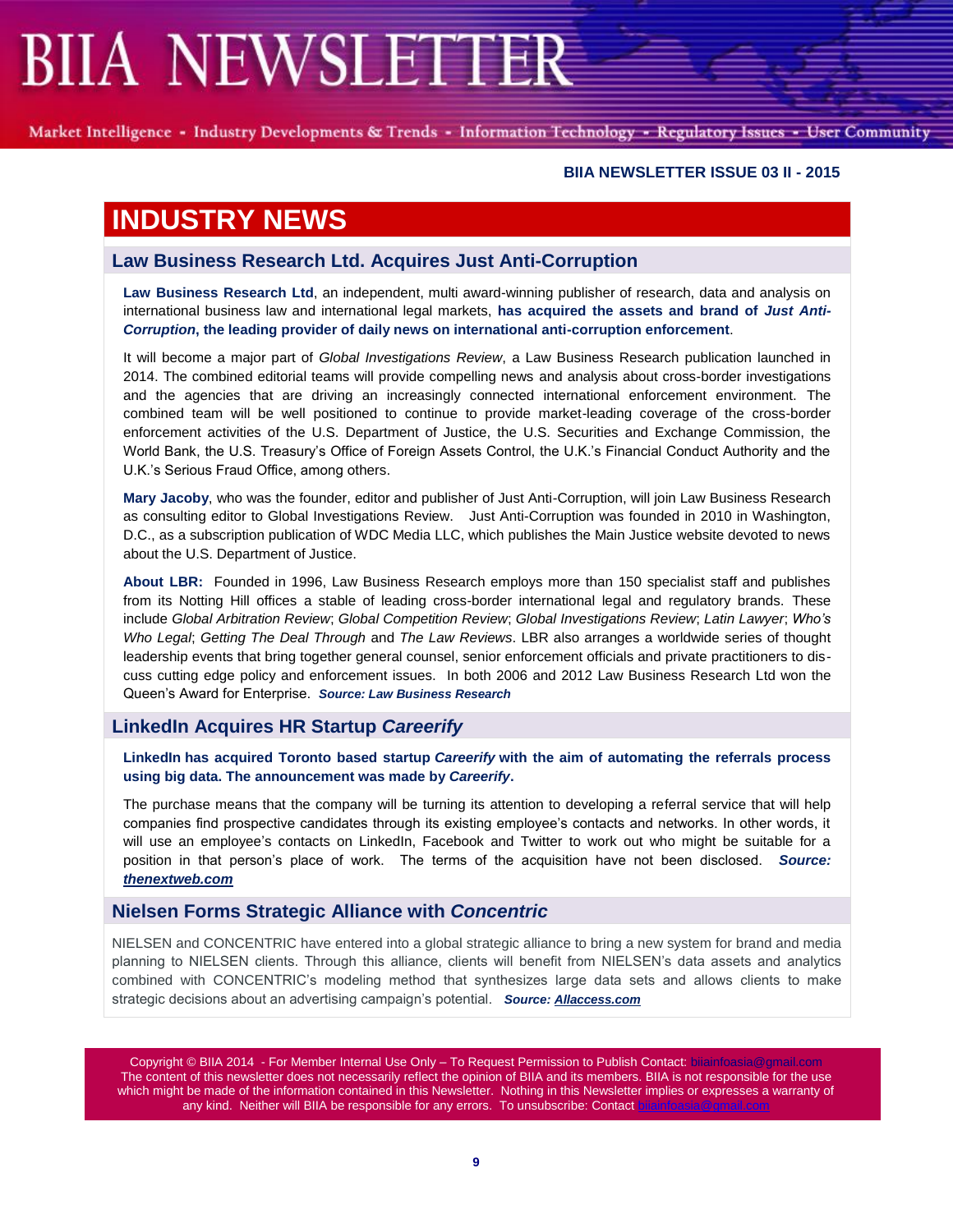Market Intelligence - Industry Developments & Trends - Information Technology - Regulatory Issues - User Community

#### **BIIA NEWSLETTER ISSUE 03 II - 2015**

# **INDUSTRY NEWS**

## **Nielsen Acquires eXelate**

Nielsen announced that it has completed its acquisition of eXelate, a leading provider of data and technology to facilitate the buying and selling of advertising across programmatic platforms. This acquisition allows Nielsen to enable its clients to make better and faster marketing and media decisions. With the acquisition of eXelate, Nielsen clients gain the ability to activate in real-time Nielsen audience insights as well as eXelate's aggregated consumer segments from over 200 data providers. eXelate's advanced technology leverages data to inform the highest quality programmatic buying decisions in the marketplace.

eXelate aggregates and distributes third-party online data, composed of premium demographic, interest, and intent data from over 200 online and offline data providers. Nielsen intends to further develop and expand eXelate's already rapidly-growing data marketplace and innovative technology solutions. eXelate is a member of the Network Advertising Initiative, Interactive Advertising Bureau, TRUSTe, Council for Accountable Advertising, and Evidon's Open Data Partnership, and these affiliations will remain in effect. *Source: [Nielsen Press Release](http://www.nielsen.com/us/en/press-room/2015/nielsen-acquires-exelate.html)*

### **Salesforce.com and Microsoft Corp. Invest in InsideSales.com at \$1.5bn Valuation**

**[InsideSales.com Inc.](http://www.insidesales.com/)**, a member of The Wall Street Journal **[Billion Dollar Startup Club](http://graphics.wsj.com/billion-dollar-club/?co=InsideSales.com)**, pulled itself up the list a few notches by raising another \$60 million in an unusual round that includes both **[Salesforce.com](http://online.wsj.com/public/quotes/main.html?type=djn&symbol=CRM)** Inc. and **[Microsoft](http://online.wsj.com/public/quotes/main.html?type=djn&symbol=MSFT)** Corp. InsideSales.com makes software for sales forces that analyzes enormous amounts of data to predict when people are most likely to buy. It had previously raised \$139 million at a valuation of about \$1 billion, and its valuation is now more than \$1.5 billion.

The equity injection will be used to further integrate InsideSales.com's software with both Salesforce.com's and Microsoft's to produce new products for customers. In addition the new funds will be invested in computing infrastructure. InsideSales.com opened a new data center in Virginia and a telecommunications cloud center in Europe and in international expansion. Salesforce Ventures led the round. Other current InsideSales.com investors who participated in the financing were Polaris Partners, Kleiner Perkins Caufield & Byers, Hummer Winblad Venture Partners, U.S. Venture Partners and Zetta Venture Partners. *Source: [Wall Street Journal](http://blogs.wsj.com/venturecapital/2015/03/18/salesforce-and-microsoft-invest-in-insidesales-com-at-1-5b-valuation/)*

## **Salesforce Adds Capabilities to its Marketing Cloud with Predictive Decisions**

Salesforce has added capabilities to its Marketing Cloud with the release of Predictive Decisions, which will give marketers greater power to make use of data to organize their campaigns.

Predictive Decisions includes three key improvements. The Collect Beacon feature allows companies to insert a line of java script into their Web sites or mobile applications to observe and track consumer behavior. It then relays the recorded information back into Salesforce, where the predictive intelligence engine automatically processes data about where customers clicked, what they searched for, and what items appealed to them most. The product integrates workflow and automation into the analytics page to help marketers target customers by making inferences based on user activity.

Predictive Decisions will be available in May and free to existing Salesforce customers. New customers can get the features in the Marketing Cloud Pro Edition. *Source[: DestinationCRM.com](http://www.destinationcrm.com/Articles/CRM-News/CRM-Featured-News/Salesforce.com-Bolsters-its-Marketing-Cloud-with-Predictive-Decisions-102502.aspx)*

Copyright © BIIA 2014 - For Member Internal Use Only - To Request Permission to Publish Contact: bilainfoasia The content of this newsletter does not necessarily reflect the opinion of BIIA and its members. BIIA is not responsible for the use which might be made of the information contained in this Newsletter. Nothing in this Newsletter implies or expresses a warranty of any kind. Neither will BIIA be responsible for any errors. To unsubscribe: Contact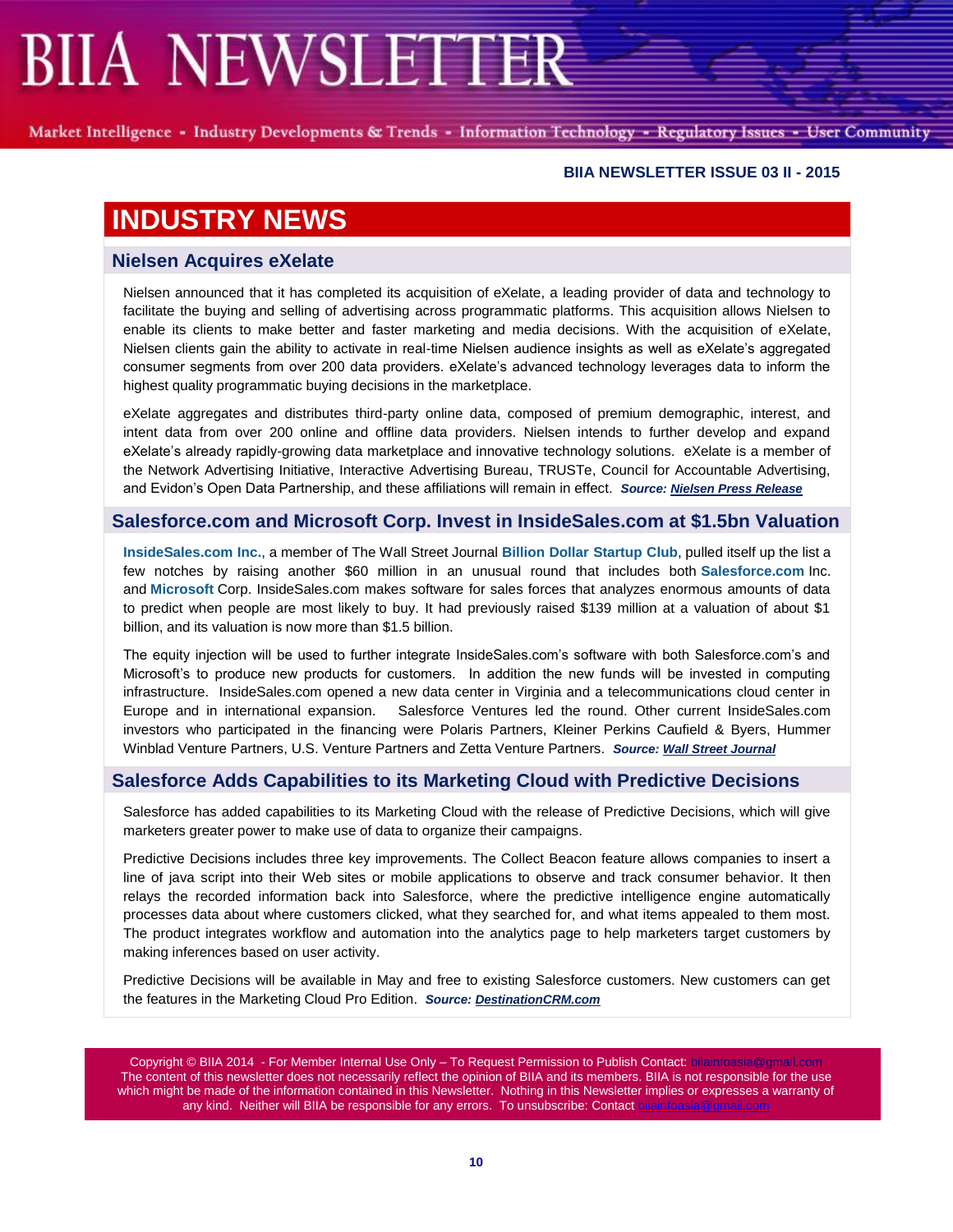Market Intelligence - Industry Developments & Trends - Information Technology - Regulatory Issues - User Community

#### **BIIA NEWSLETTER ISSUE 03 II - 2015**

# **INDUSTRY NEWS**

## **Harte Hanks Acquires 3Q Digital, Inc.**

**Harte Hanks announced the acquisition of privately-owned 3Q Digital, Inc.**, a leading digital marketing agency, adding pace towards achieving Harte Hanks' strategic goal of leadership in customer interaction. The transaction closed on March 16, 2015. Under the terms of the definitive agreement, Harte Hanks paid an initial sum with additional consideration payable upon the achievement of challenging performance goals over the next three-year period. Harte Hanks expects this transaction to be accretive to 2015 performance.

3Q Digital provides a technical mastery of digital media combined with a relentless focus on clients' business objectives and marketing performance opportunities. They offer unparalleled expertise in search marketing execution, primarily in paid search but also including paid social, paid mobile, and search engine optimization. The 3Q Digital team has more than 120 skilled digital marketers at its main offices in San Francisco, San Mateo, San Diego and Chicago. 3Q Digital has a powerhouse roster of major clients including Symantec, SurveyMonkey, Wine.com and California Closets.

3Q Digital is a leading digital marketing agency headquartered in Silicon Valley. 3Q Digital has a strong track record of forging deep partnerships with innovative, growth-driven companies. Their services span across SEM, social, display, SEO, mobile, and video advertising. For more information, visit www.3QDIGITAL.com or email [info@3QDIGITAL.com.](mailto:info@3QDIGITAL.com) *Source: [Money.cnn.com](http://money.cnn.com/news/newsfeeds/articles/marketwire/1181775.htm)*

### **Interactive Data Corporation Q4 2014 Revenue Up 3.1% - Full Year 3.8%**

Interactive Data's fourth quarter 2014 revenue was \$239.3 million, a 3.1% increase from \$232.2 million in the fourth quarter of 2013. Excluding the impact of changes in foreign exchange rates, Interactive Data's organic (non-GAAP) revenue for the fourth quarter of 2014 grew by 4.3% from the same quarter last year. Interactive Data's fourth quarter 2014 income from operations was \$41.2 million compared to income from operations of \$41.8 million in the fourth quarter of 2013.

#### **Segment Reporting and Related Operating Highlights:**

- **Interactive Data's Pricing and Reference Data segment** reported fourth quarter 2014 revenue of \$167.3 million, a 2.7% increase over \$162.9 million in the fourth quarter of 2013. Excluding the impact of changes in foreign exchange rates, fourth quarter 2014 organic (non-GAAP) revenue for this segment increased by 3.5% from the same period last year.
- **Interactive Data's Trading Solutions segment** generated fourth quarter 2014 revenue of \$72.0 million, an increase of 3.9% over \$69.3 million in the same period one year ago. Excluding the impact of changes in foreign exchange rates, fourth quarter 2014 organic (non-GAAP) revenue for this segment increased by 6.3% from the same period last year.

**Full Year 2014 Results**: For the full year ended December 31, 2014, Interactive Data reported revenue of \$939.2 million, an increase of \$34.1 million, or 3.8%, from \$905.1 million in the same period last year. Excluding the effects of foreign exchange, organic revenue growth was 3.1% during 2014 due largely to continued expansion throughout the year within the Company's Pricing and Reference Data segment, as well as the Company's 7ticks trading solutions infrastructure services and real-time feeds product areas. *Source: [Marketwired.com](http://www.marketwired.com/press-release/interactive-data-reports-fourth-quarter-and-full-year-2014-results-1991608.htm)*

Copyright © BIIA 2014 - For Member Internal Use Only – To Request Permission to Publish Contact: biiainfoasi The content of this newsletter does not necessarily reflect the opinion of BIIA and its members. BIIA is not responsible for the use which might be made of the information contained in this Newsletter. Nothing in this Newsletter implies or expresses a warranty of any kind. Neither will BIIA be responsible for any errors. To unsubscribe: Contact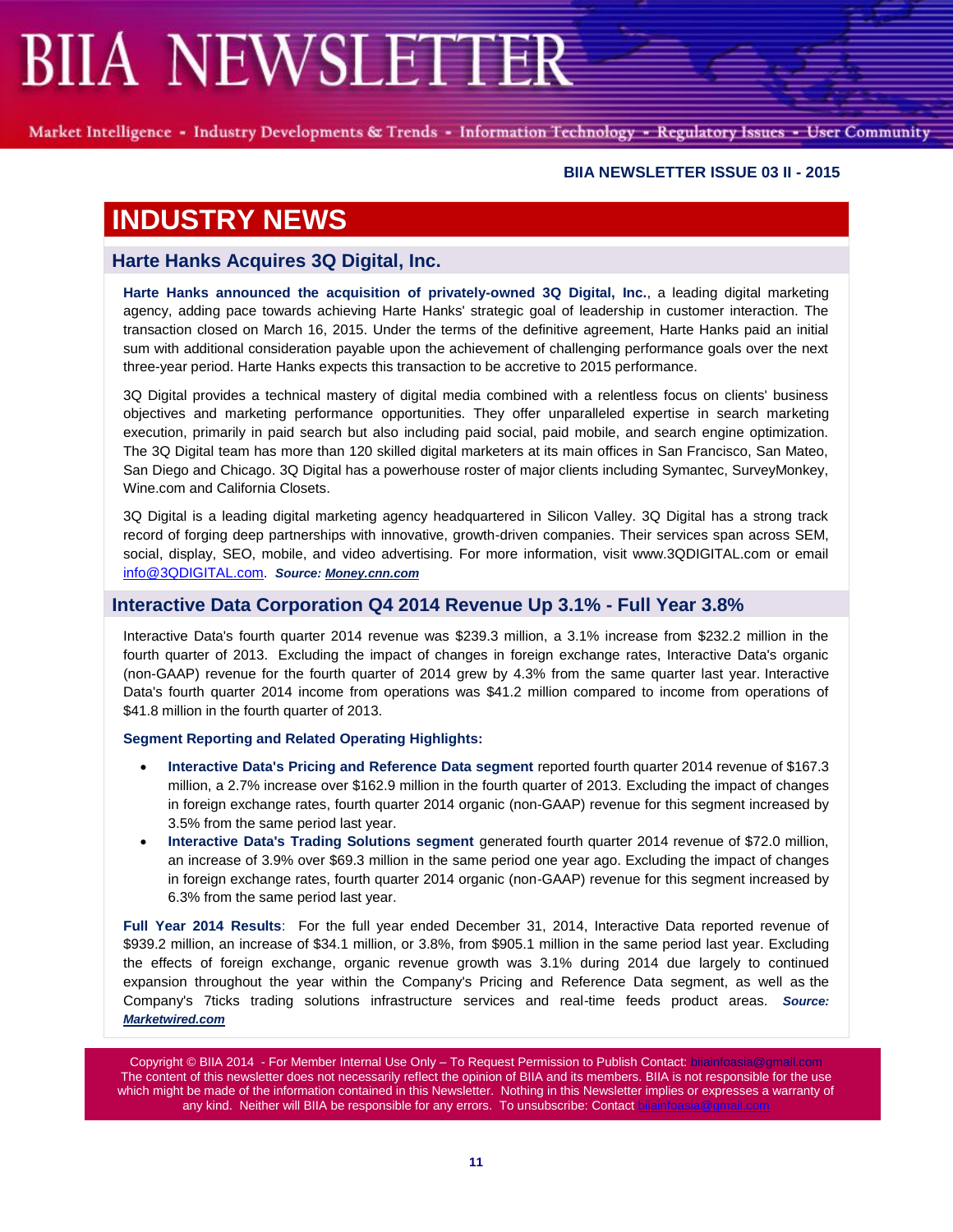Market Intelligence - Industry Developments & Trends - Information Technology - Regulatory Issues - User Community

#### **BIIA NEWSLETTER ISSUE 03 II - 2015**

# **NEWS FROM CHINA**

## **Alibaba's Jack Ma Introduces 'Pay-With-Selfie' Technology**



Alibaba CEO Jack Ma has been showing off a technology that uses facial recognition to allow you to make payments with a selfie taken with your smartphone. It's currently being tested by Ant Financial, an Alibaba affiliate that runs the Alipay payment service. Ma unveiled the system at the CeBIT conference in Hanover, Germany just as he was about to finish his speech. He demonstrated the new system by buying a gift for the mayor of Hanover live on stage. He bought a vintage souvenir stamp from Hannover 1948, which, naturally, was sourced from Alibaba.

The charismatic CEO simply pushed a "Buy" button on an app he called "Smile to Pay," took a picture of himself and then announced

that the stamp would be delivered to the mayor's office in six days. Ma did not go into detail, and there is no official launch date for "Smile to Pay," but a company spokeswoman told the South China Morning Post that the company was "quite serious" about launching the product.

Alibaba is already a big player in the mobile payments market. Alipay, which works much like PayPal, has more than 300 million registered users, handles roughly 80 million transactions daily and is the dominant force in the Chinese market. Alipay spun out of its parent company after Alibaba's IPO in New York last year, and Ma has already hinted that he will create a separate public offering for the payment company.

It's unclear how far away from market this technology, and Alibaba probably isn't the only one working on this. We will no doubt see similar apps from Google and Apple over the next few years.

The arrival of Apple Pay and NFC on the iPhone 6 means that 2015 is likely to be the year that mobile payments really explode. Already, millions use services like Google Wallet, PayPal and Venmo to make purchases on their phones, but Alibaba is taking things up a notch with a new "Pay-By-Selfie" technology.

*Source: [Techtimes.com](http://www.techtimes.com/articles/40857/20150319/ailibabas-jack-ma-demos-pay-selfie-technology.htm)*

### **Global Sources 2014 Revenues Flat, Profits Down**



Global Sources full-year revenues were US\$198.2 million – similar to the US\$197.5 million recorded in 2013. IFRS net income in 2014 was US\$18.3 million down from US\$32.7 million – representing a 44% decline in profits.

Revenues from its online platforms dropped nearly 11% falling from US\$104.6 million in 2013 down to US\$93.3 million last year. On the positive side of things, revenues from exhibitions increased from US\$85.6 million to US\$97 million. The company has no debt and US\$98.5 million

in cash. *Source: Business Strategies Group Hong Kong – [www.bsgasia.com](http://www.bsgasia.com/)*

Copyright © BIIA 2014 - For Member Internal Use Only - To Request Permission to Publish Contact: biiainfoa The content of this newsletter does not necessarily reflect the opinion of BIIA and its members. BIIA is not responsible for the use which might be made of the information contained in this Newsletter. Nothing in this Newsletter implies or expresses a warranty of any kind. Neither will BIIA be responsible for any errors. To unsubscribe: Contact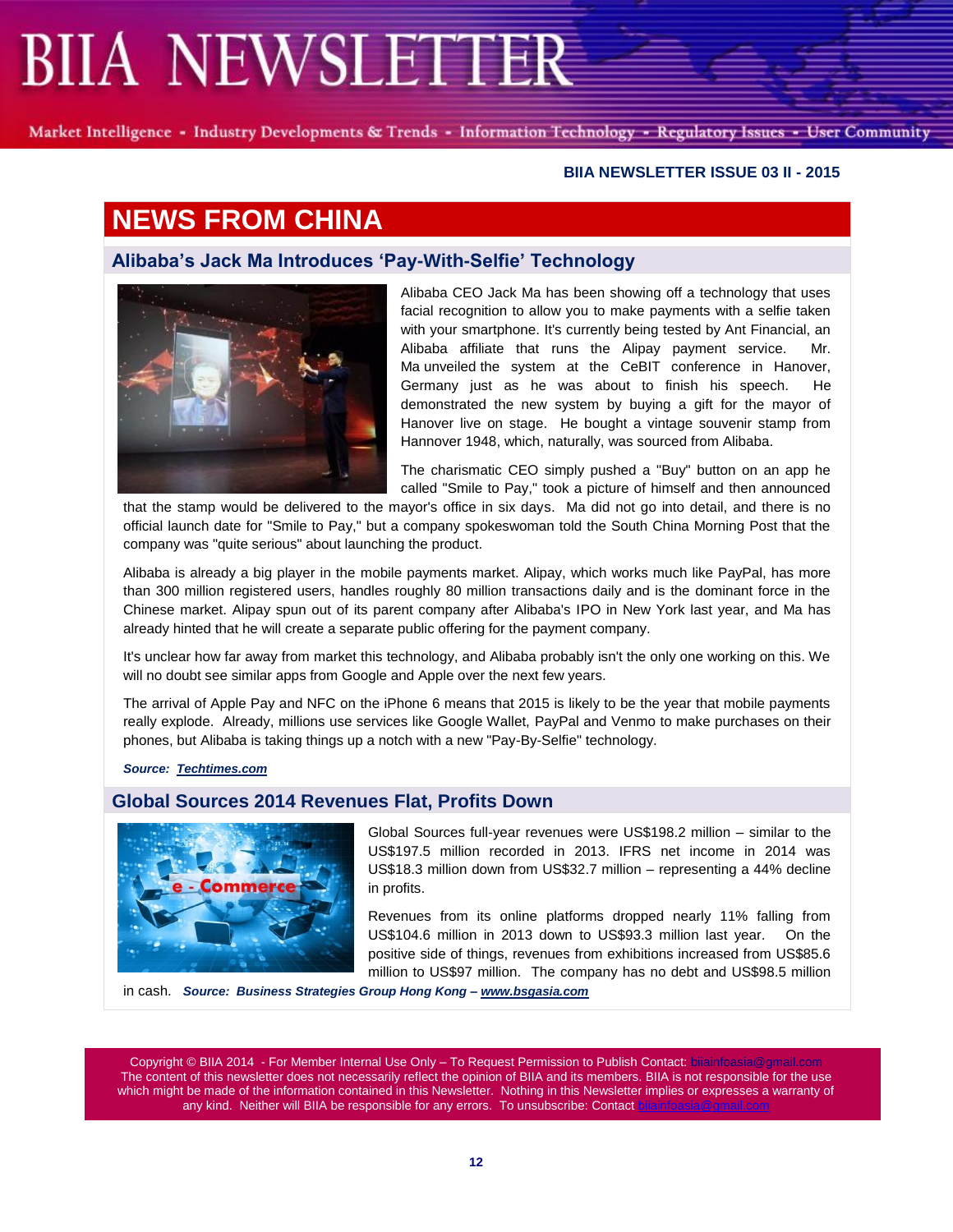Market Intelligence - Industry Developments & Trends - Information Technology - Regulatory Issues - User Community

#### **BIIA NEWSLETTER ISSUE 03 II - 2015**

# **Analytics**

### **Would Time Series Credit Scores Add Value to Consumer Credit Reports?**



Research results indicate that historical balance and credit limit amounts on consumer credit reports may significantly improve the performance of credit risk models. Initial analytic offerings involving this new information from U.S. Credit Reference Agencies (CRAs) appears to be focused on the "low hanging fruit" of improved credit scores and decision support rules. Hopefully, CRA resources are also investigating new and unproven innovations with this new information, which have the potential to radically improve the marketing, retention and risk management practices of their customers. One such concept that has been discussed for decades involves providing historical consumer credit scores on a current credit report.

#### **Why aren't historical credit scores available on U.S. consumer credit reports?**

From a legal perspective, the U.S. Fair Credit Reporting Act requires CRAs to provide accurate information on a consumer credit report. Credit scores returned with a consumer credit report are calculated based upon information present at the time the credit report was requested and are not considered part of a consumer credit report. Because charged-off trade lines and derogatory public records must be removed from one's credit report after a certain point in time, historical credit scores stored on one's credit report which were originally based on information no longer present on a credit file could be considered inaccurate violating the Fair Credit Reporting Act. Imagine the difficulty explaining to regulators or a jury why a credit file without a derogatory trade line, public record a collection item contains a series of low score credit scores.

From a business perspective, CRAs have argued to government regulatory agencies that credit scores are an optional, value added, service and are not part of a consumer credit report. If the CRAs decided to store and return historical credit scores on a consumer credit report then their claim that the credit score is not part of a consumer credit report might become invalid. As a result, U.S. government regulation might require CRAs to provide consumers a free credit score when disputing the contents on their credit report or with free consumer reports. As a result, CRAs could jeopardize hundreds of millions of dollars in revenue from the sale of credit scores to consumers.

#### **A potential approach to circumvent legal and revenue obstacles**

Prior to the introduction of time series trade line balance and credit limit amounts it was impossible to calculate a time series of consumer credit scores from one consumer credit report. The addition of time series trade line balance and credit limit information now provides the missing component which allows the computation of a historical credit score(s) at any point(s) in time. By developing a dating process to establish the historical status of trade lines, collection accounts, public records and inquires at specific points in time one can establish which information was present on a consumer's credit report at a specific point in time and whether or not that information qualified to be included within a particular credit score. For each time period of interest qualifying trade lines, collection accounts, public records and inquiries could be processed by the desired credit bureau based scoring system(s) to produce a time series of credit scores.

#### *Continued on next page*

Copyright © BIIA 2014 - For Member Internal Use Only – To Request Permission to Publish Contact: biiainfoasia The content of this newsletter does not necessarily reflect the opinion of BIIA and its members. BIIA is not responsible for the use which might be made of the information contained in this Newsletter. Nothing in this Newsletter implies or expresses a warranty of any kind. Neither will BIIA be responsible for any errors. To unsubscribe: Contact